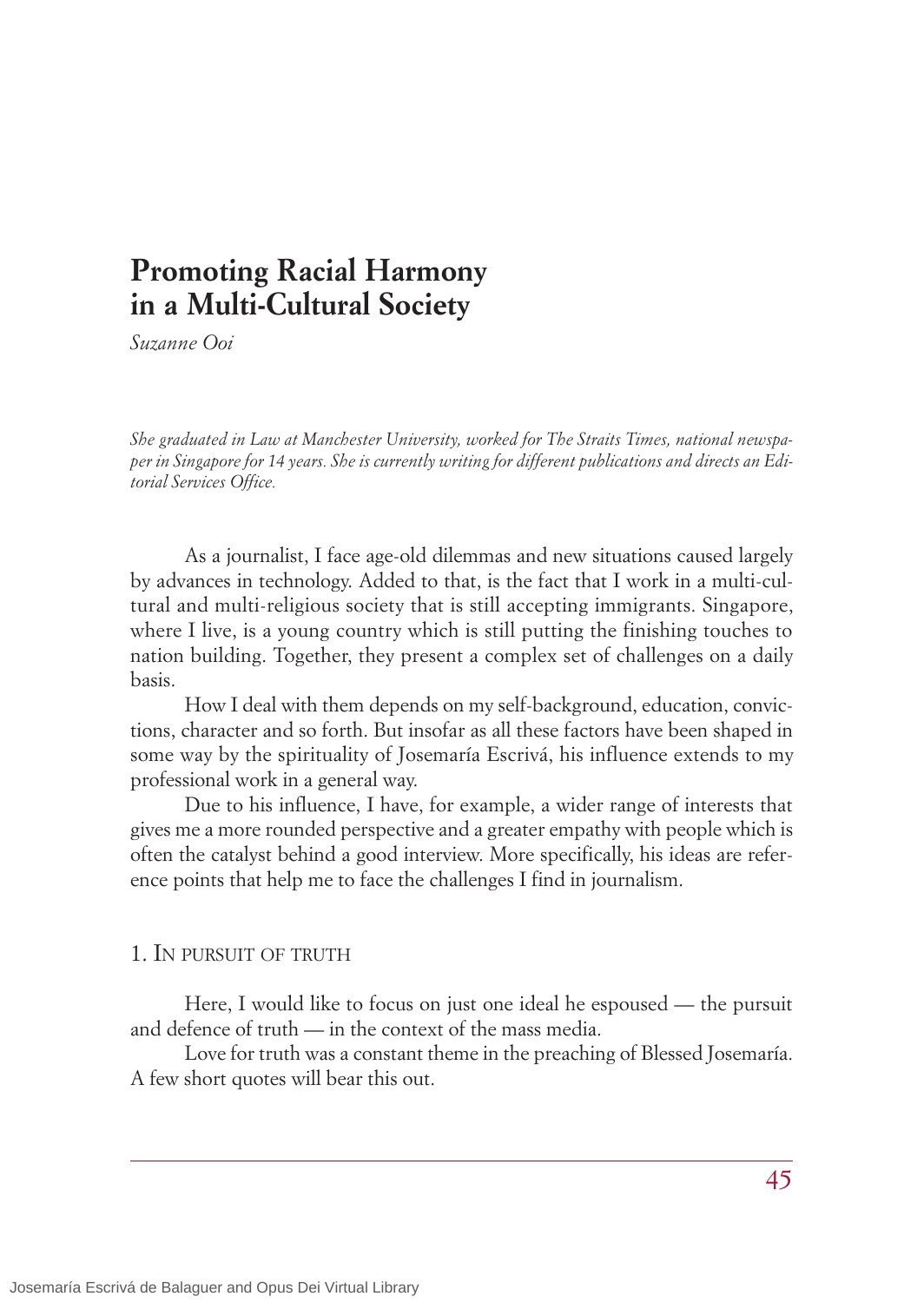"Don't be afraid of the truth, even though the truth may mean your death"1.

"You were praying before a crucifix, and you made this resolution: it is better to suffer for the truth, than for truth to suffer because of me"2.

"We must also spread the truth, because *veritas liberabit vos* 3, the truth makes us free, while ignorance enslaves"4.

Together with love for the truth, Blessed Josemaría understood the transcendence of mass media.

He used to say those who work in the means of communication, are educators; they play the role — often in a hidden or impersonal way — of teachers: the minds and even the consciences of millions are handed over to them almost unconditionally. Society — with or without reason — looks on them as authorities in doctrine, science and even morals, a stature they would never have attained if those instruments (of mass communication) didn't exist.

So, in the face of these new realities, we can only have admiration and affection, together with an eagerness that we all contribute — although it may not always be directly in the fields of communication and public opinion — to bring to God, to return to Our Lord, this piece of creation.

Truth in the media was also a subject he occasionally touched on, as when speaking to mass communication undergraduates, "I ask you, then, to spread the love of good journalism. [...] It is difficult for people really to live together harmoniously when there is no real information. And real information does not fear the truth"5.

His words opened my eyes to the importance of the media, the nobility of its task and of the good it could do. I can truthfully say that I would not be a journalist today if not for Blessed Josemaría.

The seed was sown but remained latent until I went to Singapore, looking for a job. A former classmate of mine was working in the main daily of the country, 'The Straits Times', and suggested that I apply for a job there as well. I remember that the application form asked why I wanted to become a journalist and I wrote I wanted to tell or spread — I cannot remember the exact words the truth.

 $46$  - SIIZANNE OOI

<sup>1</sup> *The Way*, 34.

<sup>2</sup> *Furrow*, 567.

<sup>3</sup> *John* 8:32.

<sup>4</sup> *Friends of God*, 171.

<sup>5</sup> *Conversations*, 86.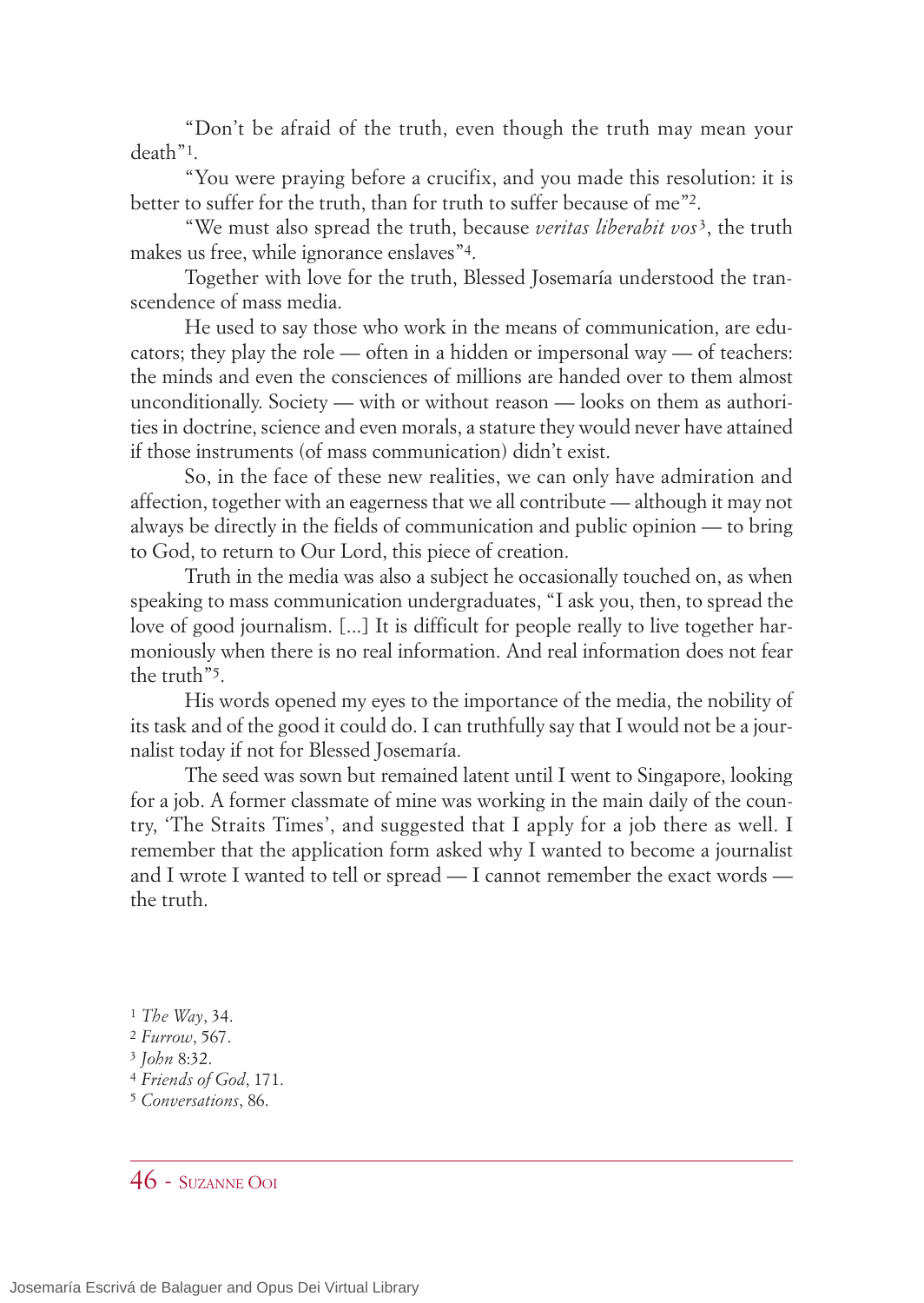## 2. OPENNESS TO TRUTH

Before one can tell the truth, one has to search for it. The reality of life is that quite often, a story line is decided on before the reporter is sent out to get the facts. But the facts dug up may not support the premise.

In a news story, it can be just a small matter, in which the true picture emerges clearly without too much effort. Even so, it is necessary to be open to the truth and, at times, to have the humility to acknowledge that one is wrong, as Blessed Josemaría taught. In addition, courage may be required to stand up to the editor, if he is set on the story.

In a long or feature article, what can happen is that a few facts do not support the line of argument but the rest do. Here, the temptation is to ignore these 'inconvenient' facts and highlight only what suits the story.

Again, a belief in the importance of truth, as emphasised by Blessed Josemaría, has helped me avoid taking the easy way out. It is a good defence against a range of temptations from intellectual pride to pressure of time.

## 3. MAKE THE TRUTH PALATABLE

Another facet of telling the truth is to tell it in a palatable way. This is particularly important to get around the sensitivities of a multi-racial, multi-cultural and multi-religious Singapore.

Of the population of 4.02 million, 76.8 per cent are Chinese, 13.9 per cent Malay and 7.9 per cent Indian. The Chinese look to China culturally and are mainly Buddhists (54 per cent), Christians (17 per cent) or Taoists (11 per cent). The Malays have an indigenous culture and virtually all are Muslims. The Indians are tied to India culturally and are mostly Hindu (55 per cent), Muslim (26 per cent) or Christian (12 per cent).

As Singapore is a young nation which became independent of the British only in 1965, it has not evolved a Singaporean culture or identity of its own. Race relations are considered fragile: many older Singaporeans can still remember racial riots which took place in the 1960s.

Against such a background, it is understandable that promoting racial harmony is a prime consideration. The policy of The Straits Times is never to mention the race of a person where it could incite racial hatred, e.gr. in the case of criminals.

But, we will always name the person and since the names of people belonging to the different races are very different, the race will be obvious without drawing attention to it.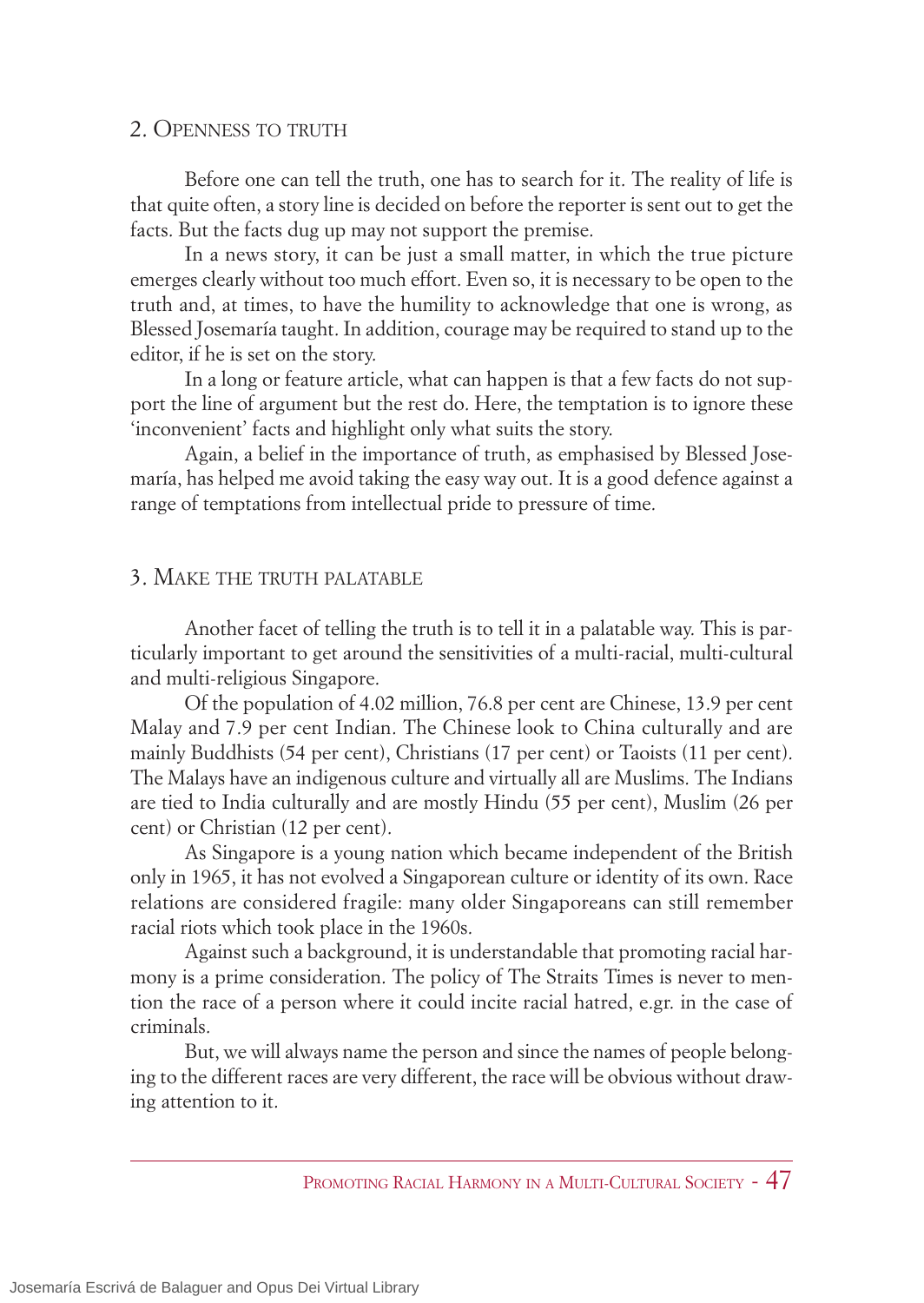We also try to ensure that the minority races are included among the interviewees. Recently, I was copy-editing a news feature to commemorate Nurses Day. I consciously did not edit out a quote from a Malay nurse and leave only quotes from Chinese nurses.

Another sensitive area is culture. From my first days in journalism, I was regaled by the folklore of how different ethnic groups had been upset in the past.

So, I learnt that I should never mention Malays and dogs in the same story (because they consider them dirty animals) or place the photo of a commoner higher in a page than the photo of the king of Thailand (only Thais consider it disrespectful). In this way, sensitivity to cultural taboos was inculcated in me and became like an antenna when interviewing and writing about the different races.

On a different level, is the effect of the culture of respect — which runs through the different ethnic groups — for elders, persons in authority and by extension to state institutions, etc. Due to this, it is not acceptable to oppose policies and schemes directly.

How can one tell the truth while respecting these sensitivities? The solution is to give an alternative point of view without attacking or ridiculing the official position.

Again, how facts and arguments are presented is of utmost importance. Basically, as a feature writer, I would look for reputable, thinking individuals who could articulate another standpoint built up on substantial facts.

The last area of Singapore's peculiar sensitivities is religion. Singapore has chosen to be a secular state and the press is similarly secular and tolerant of all religions.

It will feature religious festivals with an even hand, so that a story about Easter will appear on the same page and with the same sized photo as a story about Thaipusam, a Hindu celebration a few months earlier and so forth.

Similarly, I was able to write a lifestyle feature about how believers practise their faith. But I had to do it by focusing on three persons, each from a different religion.

However, the press will avoid any serious discussions of a religious nature. Generally, there is a nervousness in mentioning God or religion in any serious context.

On the other hand, there is recognition of the good that comes from the moral values associated with faith and a willingness — even eagerness — to promote such values. This applies in particular to the Christian virtues, which are well-known due to English being the medium of instruction and the fact the Christian Churches are making inroads among young professionals (yuppies).

So, at Christmas, which is celebrated in a big way partly due to the legacy of the British who ruled Singapore for 146 years and partly because of commer-

48 - SUZANNE OOI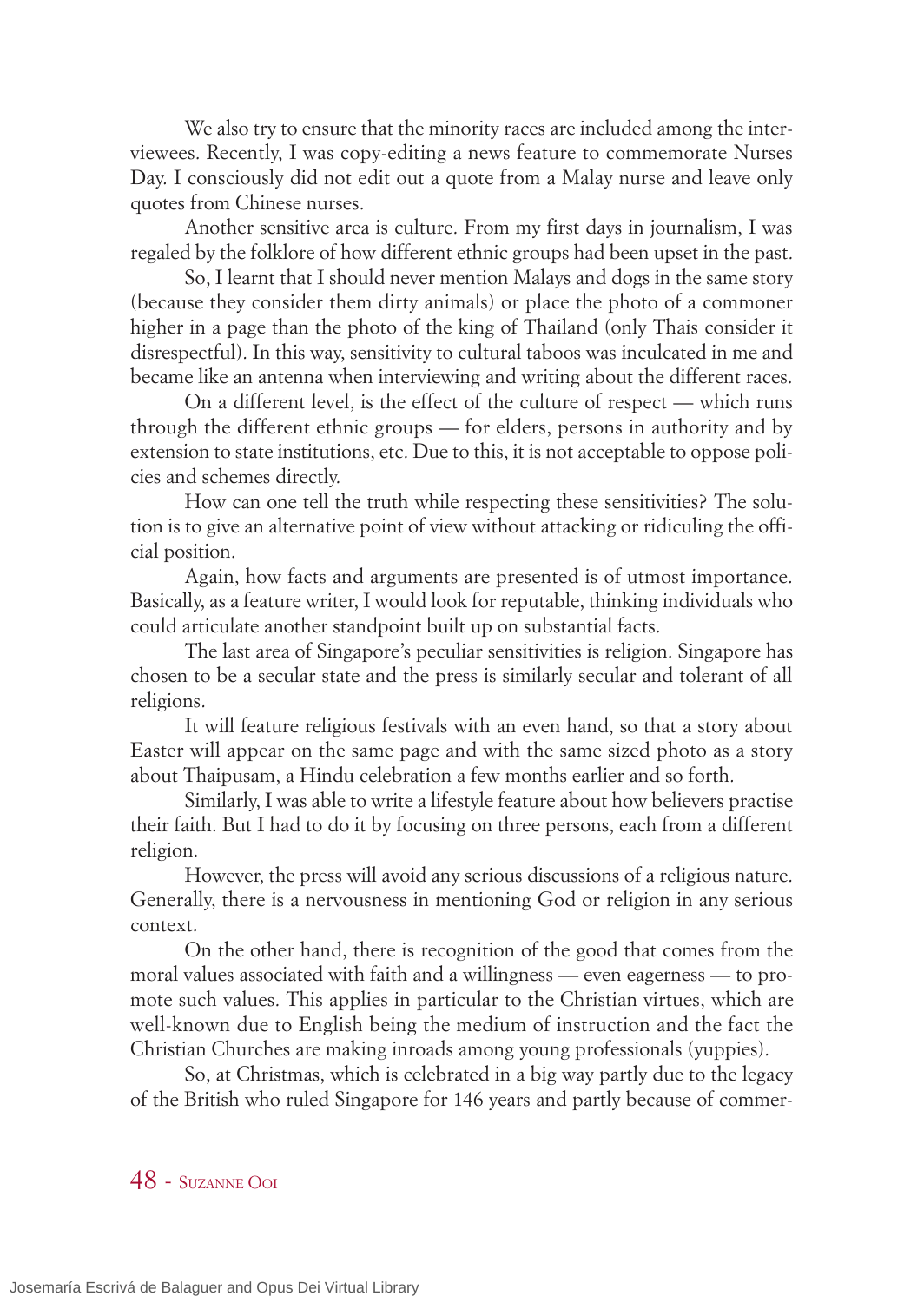cialisation, there are many stories about the spirit of giving but none about the reason for giving.

# 4. NATIONAL DEBATE ABOUT VALUES

In the national debate about Eastern vs Western values, mention is made of universal values or core values but never of Christian values.

I believe the reason for this state of affairs is the fear of overstepping the OB markers (out of bounds signs used in golf that has been applied to the Singapore media): it is taboo to proselytise in the secular press.

I appreciate the positive aspect that good values are highlighted in the secular press. But I also have an uneasy feeling that what is being done is to truncate the fruits of the faith from its roots and to foster the former without the latter.

Besides the fact that the branches, much less the fruits, separated from the vine will be sterile, I think it is not fair that the source is not acknowledged.

To my mind, Christians who write should make the connection between values and faith where there is one. I feel it is an application, *mutatis mutandis*, of what Blessed Josemaría said in point 353 of *The Way*: "Have you ever bothered to think how absurd it is to leave one's catholicism aside on entering a university, or a professional association, or a scholarly meeting, or a Congress, as if you were checking in your hat at the door?".

As Pope John Paul II put it so beautifully, "it is not a case of imposing on non-believers a vision based on faith, but of interpreting and defending the values rooted in the very nature of the human person"6.

I believe that it is possible to state the connection between faith and values as a fact, without the fear that one is upsetting religious sensitivities. Again, it is a question of how, not what, one writes.

I remember writing a viewpoint in which I mentioned Christmas and gave a quick definition of it along the lines of the Son of God coming on earth to save mankind from their sins. My editor wanted to delete the definition. But when I pointed out that good journalism is to give a handle on terms that may not be clear to readers, she allowed it to stay.

The same argument cannot be used for linking values to faith but the point is that 'sensitive' information was published without unduly upsetting anyone.

6 *Novo Millennio Ineunte*, 51.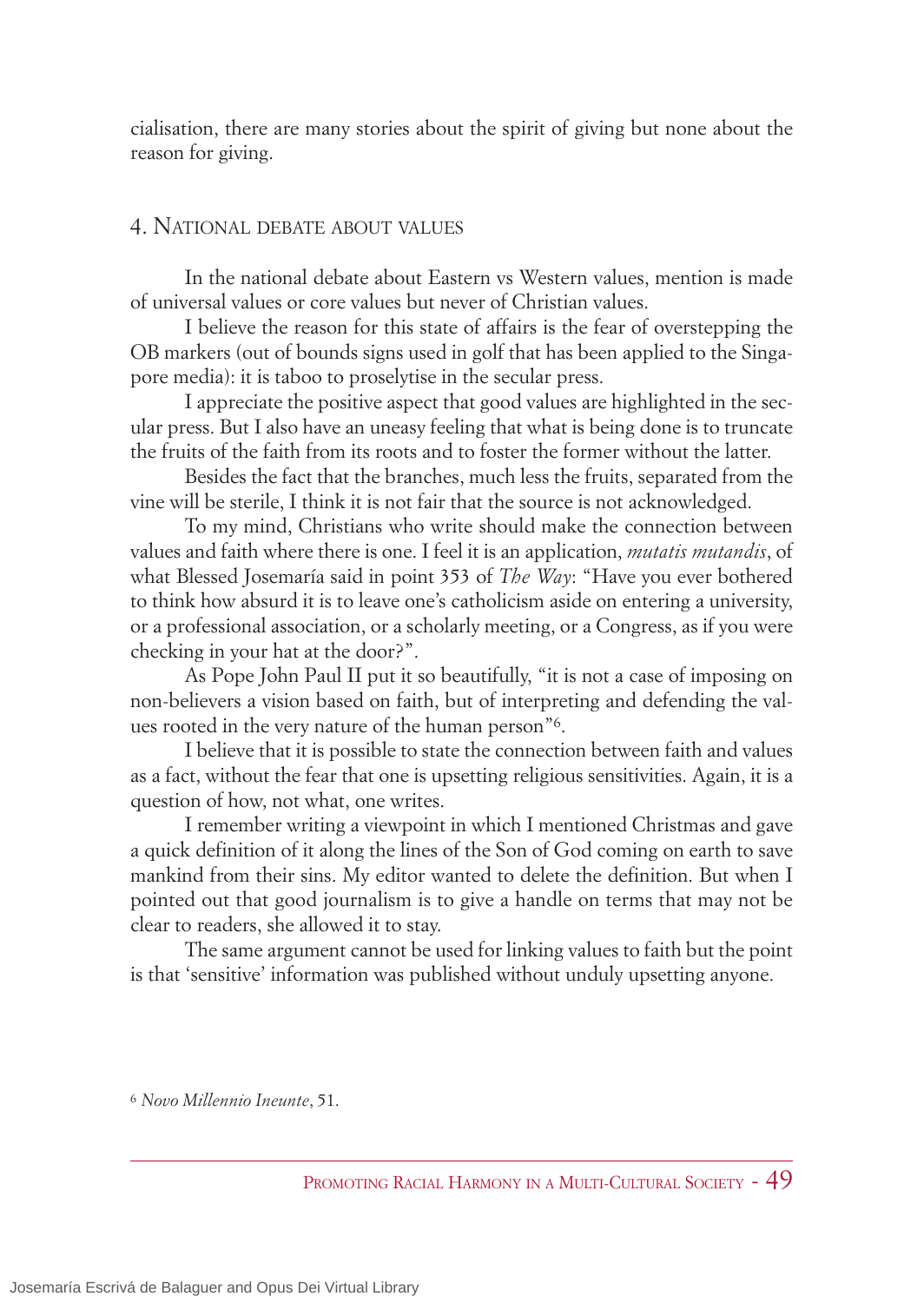## 5. GLOBALISATION: A MONOPOLY ON TRUTH?

A different challenge to telling the truth comes from globalisation in the sense that international news gathering is concentrated in only a few news agencies such as Reuters and AFP. The worry is that they will filter the news through their personal perspectives — cultural, political, ideological, etc. — and only these views will reach the world.

So, for example, a human rights violation may be highlighted by a foreign correspondent who comes from a culture that values human rights highly and believes this to be the news of the day. But a reporter who is more tolerant about violations of human rights may not give it so much play.

So, whether a report is fair or whether it is exaggerated could depend on the standpoint of the reporter. This is true in any report but globalisation means that a false slant could colour public opinion the world over.

The concern in Singapore is that the Asian perspective may be drowned.

Of course, the same argument — that only one viewpoint prevails — could be used against Singapore, where, until last year, all the newspapers in the country were published by the same company. Now, there is one paper outside the Group.

The solution in the Singapore context is that the foreign press is at hand to give a different slant and their publications are available. But there is no Asian agency in the international arena and the tremendous costs involved in establishing a worldwide network of correspondents make it unlikely that any Asian paper would set up such an agency. At most, as has been done by the big Japanese dailies and The Straits Times itself, the Asian papers will limit themselves to posting overseas correspondents or bureaux in key locations.

Personally, I do not share the concern about an Asian perspective partly because I am very Western-educated and feel quite at home with Western culture. There is trust on my part.

More importantly, I believe people share the same sense of right and wrong across cultures and so, without discounting the nuances in each environment, there is only one, human perspective when we drill down to fundamental issues.

Ideological and political differences could be dressed up as Western and Asian perspectives. At least, that is my inference when I take into account the vested interests of the speaker. In such a case, the supposedly Western and Asian viewpoints do not add up to a variety of cultural perspectives *per se*.

#### 50 - SUZANNE OOI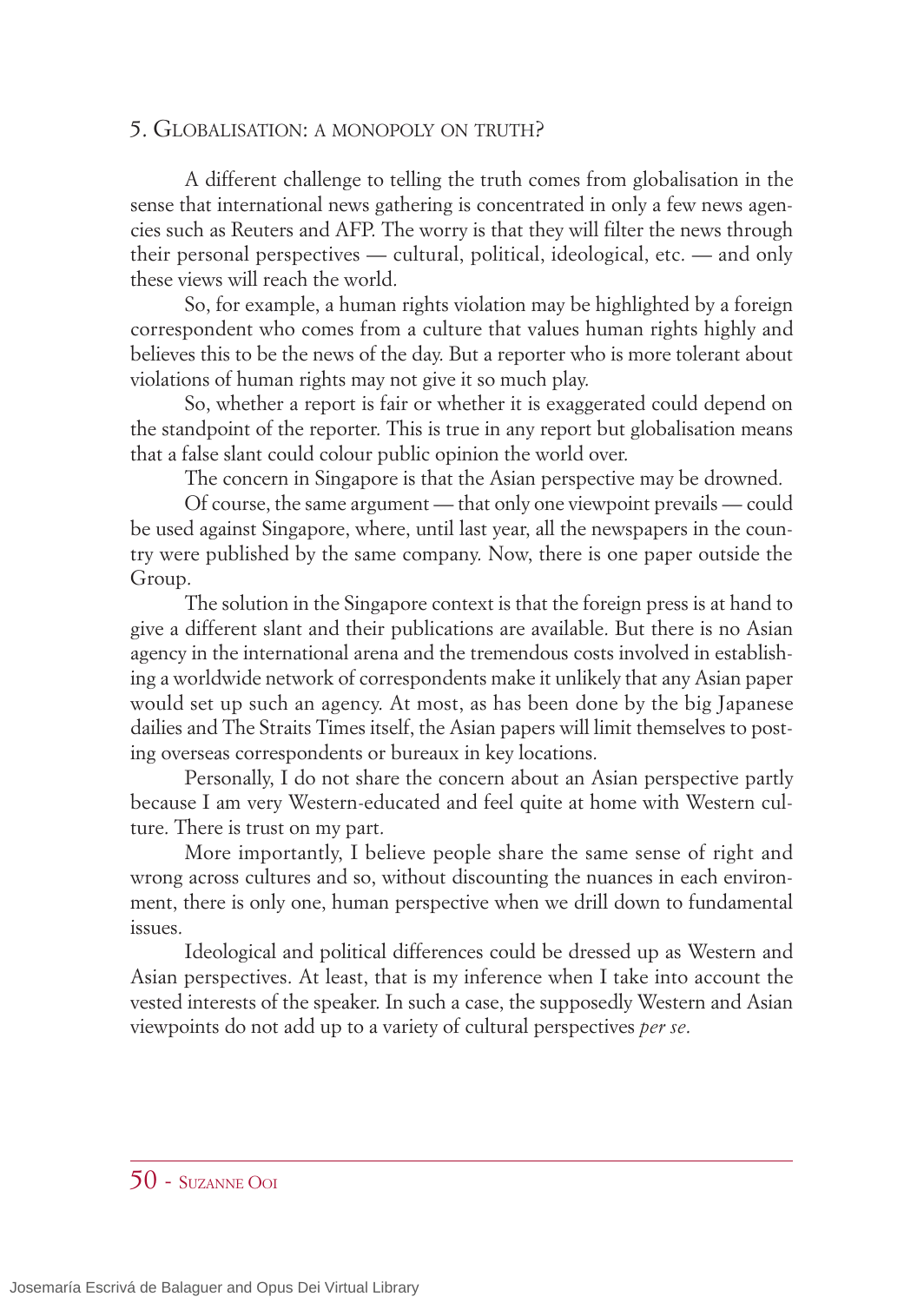As Blessed Josemaría put it, "There is only one race in the world: the race of the children of God"7.

Besides, I believe that ultimately it does not matter who does the reporting since there is a core of objective truth that everyone can agree on.

All well-meaning journalists are in search of accurate facts and so, very often, the facts themselves are not in dispute. To follow through with the example of reporting on human rights violations, I think both reporters will agree on the facts of the violation, which is the objective truth.

The difference is the significance of the facts in the eyes of each, the strength of the language they will use to describe it, etc., which can result in their filing very different stories.

Blessed Josemaría upheld the legitimate diversity of opinions and I feel he would accept a similar range of perspectives, provided, of course, there is no falsehood or sensationalism8.

## 6. FACING UP TO PRESSURE

So far, I have only touched on the inherent trials of doing what seems so simple at first sight: tell the truth. There is also the question of pressure, whether from editors, publishers or newsmakers, to twist things just a little or to conceal facts.

I am guided by what a German mayor related of some advice Blessed Josemaría gave him: to make use of his public office to foster co-operation among men; to think of the plus sign, which not only represents the cross but also signifies addition; and not to divide and confront but to trust and work together in harmony.

Blessed Josemaría's advice helps me to be more accommodating with requests to change my stories instead of starting off with a rigid, black and white attitude of take it or leave it.

I am helped by the culture in Singapore, as in much of Asia, which is to work towards a consensus. So, the tendency is to accommodate requests and to change a story until it is acceptable. Usually, this is a win-win situation.

Occasionally, the point I want to make becomes so convoluted, I wonder if any purpose is served as it will escape most readers. In this sense, truth can be obscured.

<sup>7</sup> *Christ is Passing By*, 13.

<sup>8</sup> Cfr. *Conversations*, 86.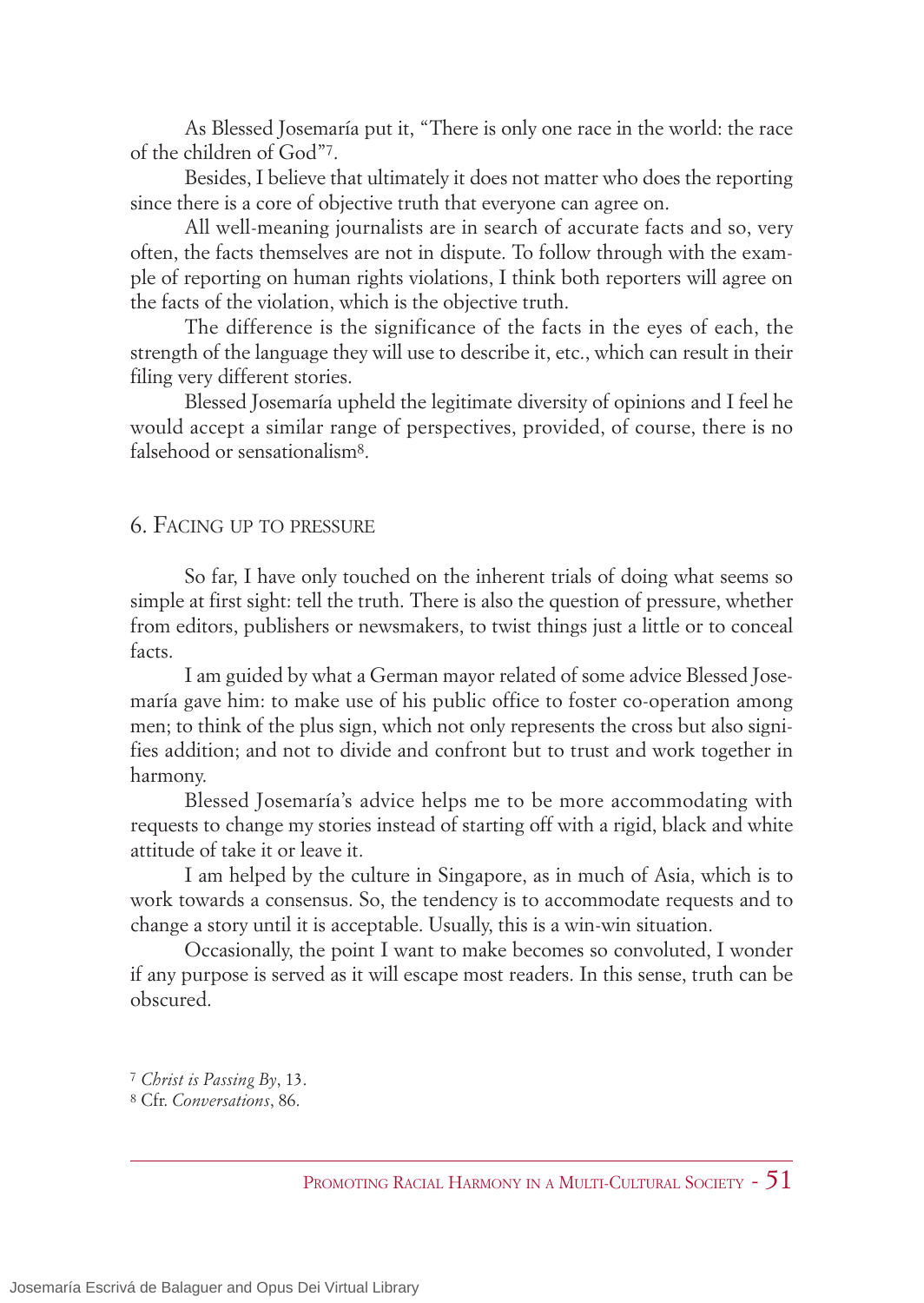But, the alternative is to ask for the story to be spiked, and that would serve even less purpose, unless the intention is to protest against the editors (NB I am, of course, assuming that there is nothing erroneous in the article, only that it is sensitive in some aspects).

# 7. DAILY TEMPTATIONS

External pressure usually leaves a mark because it is rare and serious. What can pass unnoticed but is insidious is the daily temptation to take shortcuts at the expense of integrity and honesty.

Common examples of this are not double-checking facts out of laziness or due to time pressure, manufacturing quotes for greater impact (based on interview notes, of course) and so on.

#### 8. FORMATION FOR ONESELF AND OTHERS

In most cases, these can only be kept in check by personal ethics as nobody else will know about them. Hence, the importance of personal formation, as Josemaría Escrivá was never tired of repeating. And the gratitude I owe to Opus Dei for giving me that formation.

Parallel to that is the urge to foster the same ideals in colleagues. Addressing mass communications students, Blessed Josemaría said, "You can contribute a good deal to promote among your fellow students love for noble ideals and a desire to overcome personal egoisms. You can foster an awareness of social problems, you can encourage fraternity. And let me especially invite you to love the truth"9.

I believe that formation is also the answer to the scepticism about objective truth that can be quite common among journalists. The scepticism comes from/is strengthened by practical encounters with the different ways in which the same story is presented: it seems as if facts can be twisted to suit the bias of the writer, thus giving rise to cynicism.

Formation would lay the foundation that truth exists. Starting from such a premise, journalists would soon realise what are the undisputed facts and what are the valid deductions that can be made from them. They can then exercise right judgement about which stories give a true picture, within a certain range of

9 *Ibidem*.

52 - SUZANNE OOI